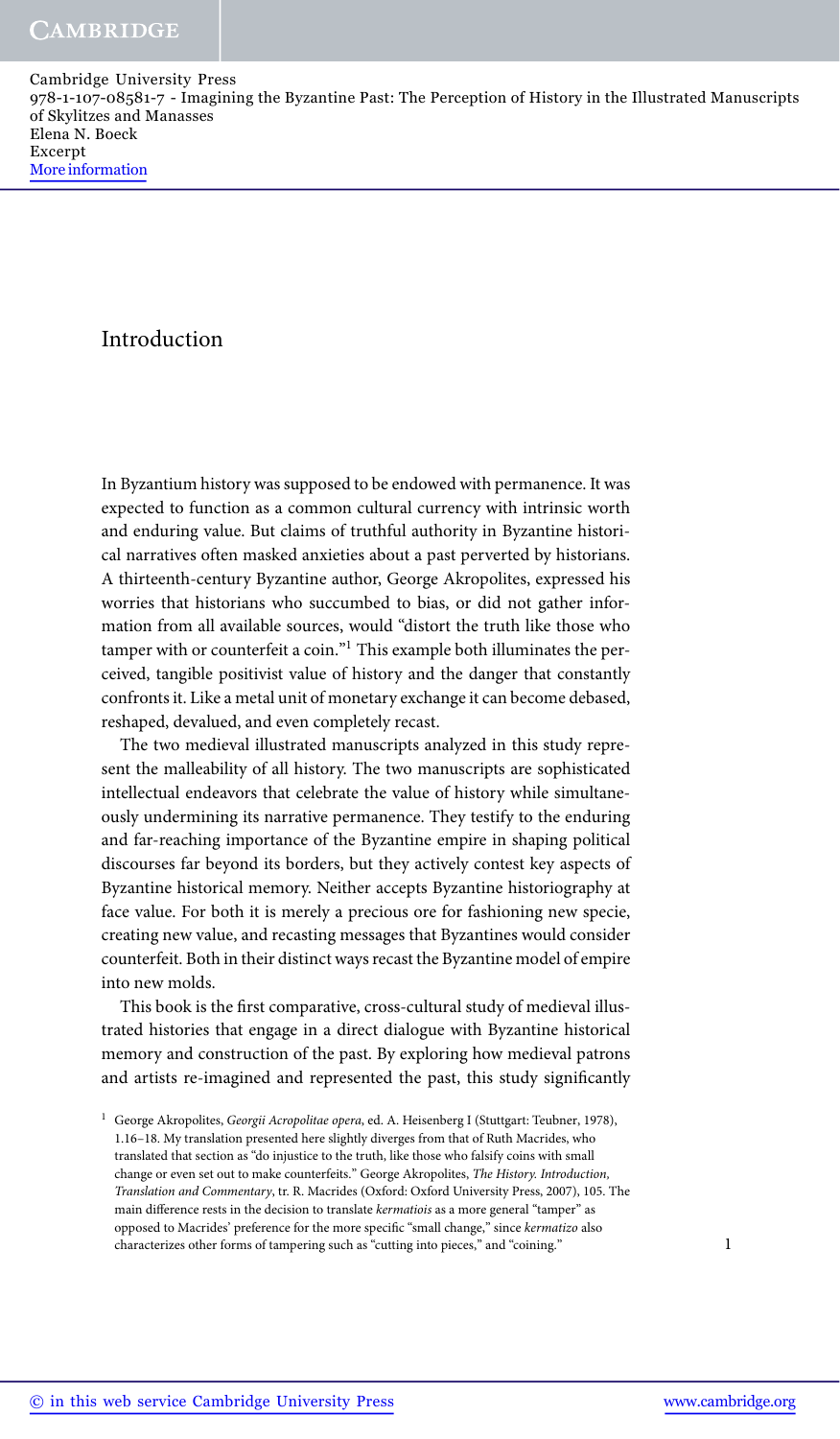### 2 *Introduction*

reshapes scholarly understanding of cultural identity politics in an era best known for its religious expression. *Imagining the Byzantine Past* explores how illustrated histories exhibit an arsenal of ideological weapons actively wielded by medieval rulers in battles for pride, prestige, and political legitimacy. It analyzes the ways, both subtle and transparent, that Byzantine histories were manipulated by outsiders.

*Imagining the Byzantine Past* draws together two surviving illustrated histories which engaged in dialogue with the courtly Byzantine tradition. The first is the lavishly illustrated Skylitzes manuscript created during the reign of Roger II (1095–1154) in Sicily in the mid-twelfth century. I shall use the term "Madrid Skylitzes" to designate its visual narrative, since it is part of the collection of the National Library of Spain (Matritensis gr. vitr. 26-2). The second is the Bulgarian adaptation and illustration of the Manasses chronicle, produced for Ivan Alexander of Bulgaria (ruled 1331–1371) in the mid-fourteenth century. Its visual narrative will be termed the "Vatican Manasses" to indicate its current location in the Vatican library (Vat. Slav. 2). Although the two manuscripts are well known, their strategies for visualizing and valorizing history are poorly understood.

A comparative analysis of the two visual programs reveals that each manuscript selectively reframes and transforms Byzantine historical narratives: the Madrid Skylitzes consistently foregrounds the vicissitudes of Byzantine imperial fortunes, whereas the Vatican Manasses constructs a millennial imperial lineage for Ivan Alexander. It firmly embraces the Byzantine historical framework but displaces Constantinople from its hallowed place as center of eternal empire. Comparison of the two manuscripts also reveals new insights into the ways in which salient features of Byzantine politics and society were imagined and interpreted by outsiders.

### **Re-evaluating the distorting mirror**

In the expansive and growing scholarly literature devoted to Byzantine historiography, almost no studies have been devoted to critical uses or creative constructions of Byzantine history by outsiders. Scholars have overlooked these fascinating discursive framings of Byzantine history. But should we continue to dismiss narratives produced for consumption by non-Byzantines as fanciful or faulty? This book aims to both recover the value of such representations of Byzantium and foster a dialogue between scholars of the verbal and visual arts.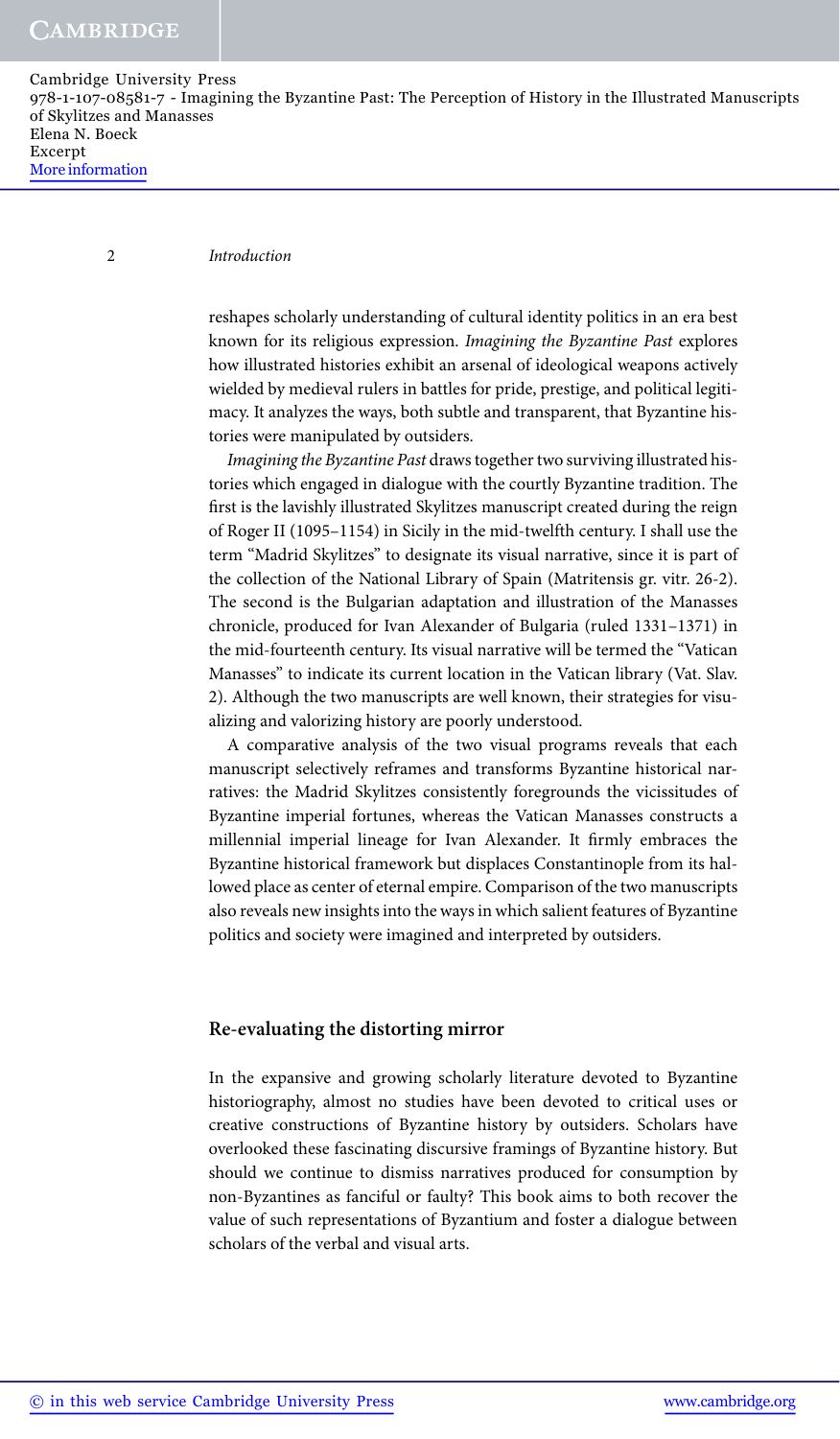*Re-evaluating the distorting mirror* 3

In recent decades, the branches of scholarship devoted to Byzantium's past have undergone important transformations. Although we have long confronted the "distorting mirror" of Byzantine culture, only recently have that mirror's characteristics started to fascinate as much as its distortions.<sup>2</sup> While positivist studies have made considerable gains in their quest to separate fact from invention, compare and cross-verify testimonies, and correct distortions in the historical record, they have not fully explored the narrative and discursive dimensions of the Byzantine past. The mining of Byzantine texts for verifiable facts continues, but rich veins of rhetoric, narrative fashioning, and discourse are no longer disposed of as dross.<sup>3</sup>

My study contributes to the growing body of scholarship that employs literary approaches to produce a new understanding of histories constructed in Byzantium and along its borders.<sup>4</sup> It is one of several new studies that explicitly address the issue of narrative in constructions of the Byzantine past. Catherine Holmes stressed the importance of "understanding how written culture was produced in Byzantium."<sup>5</sup> Ingela Nilsson has emphasized the centrality of narrative in history and stressed the "different ways in which an historian reads and understands previous history."6 Stratis

- <sup>2</sup> C. Mango, "Byzantine literature as a distorting mirror," in his *Byzantium and Its Image: History and Culture of the Byzantine Empire and Its Heritage* (London: Variorum, 1984).
- $^3$  Rhetoric was an exceptionally important cultural form in Byzantium. As a result, Byzantine descriptions of works of art (*ekphraseis*) have become indispensable to the study of Byzantine art history. For an introduction and bibliography see H. Maguire, "Art and text," in *The Oxford Handbook of Byzantine Studies*, ed. E. Jeffreys with J. Haldon and R. Cormack (Oxford: Oxford University Press, 2008), 721–30; L. James and R. Webb, "'To understand ultimate things and enter secret places': ekphrasis and art in Byzantium," *Art History* 14 (1991): 1–17; R. Webb, "The aesthetics of sacred space: narrative, metaphor, and motion in *ekphraseis* of church buildings," *DOP* 53 (1999): 59–74. For a broader discussion of Byzantine rhetoric see E. Jeffreys, ed., *Rhetoric in Byzantium: Papers from the Thirty-Fifth Spring Symposium of Byzantine Studies Exeter College, University of Oxford, March 2001* (Aldershot: Ashgate, 2003).
- <sup>4</sup> See also P. Odorico, ed., *L'Ecriture de la mémoire. La Littérarité de l'historiographie* (Paris: Centre d'études Byzantines, néo-helléniques et sud-est européennes, 2006); J. Burke et al., eds., *Byzantine Narrative: Papers in Honour of Roger Scott* (Melbourne: Australian Association for Byzantine Studies, 2006); R. Macrides, ed., *History as Literature in Byzantium: Papers from the Fortieth Spring Symposium of Byzantine Studies, University of Birmingham, April 2007* (Farnham: Ashgate, 2010); P. Agapitos and L. B. Mortensen, ed., *Medieval Narratives between History and Fiction: From the Centre to the Periphery of Europe, c. 1100–1400* (Copenhagen: Museum Tusculanum Press, 2012).
- <sup>5</sup> C. Holmes, "The rhetorical structures of John Skylitzes' *Synopsis Historion*," in *Rhetoric in Byzantium. Papers from the Thirty-Fifth Spring Symposium of Byzantine Studies, Exeter College, University of Oxford, March 2001*, ed. E. Jeffreys (Aldershot: Ashgate, 2003), 199.
- $^6\;$  I. Nilsson, "To narrate the events of the past: on the Byzantine historians, and historians on Byzantium," in *Byzantine Narrative. Papers in Honour of Roger Scott*, ed. J. Burke et al. (Melbourne: Australian Association for Byzantine Studies, 2006), 49. Additional works by Nilsson are discussed in the next chapter.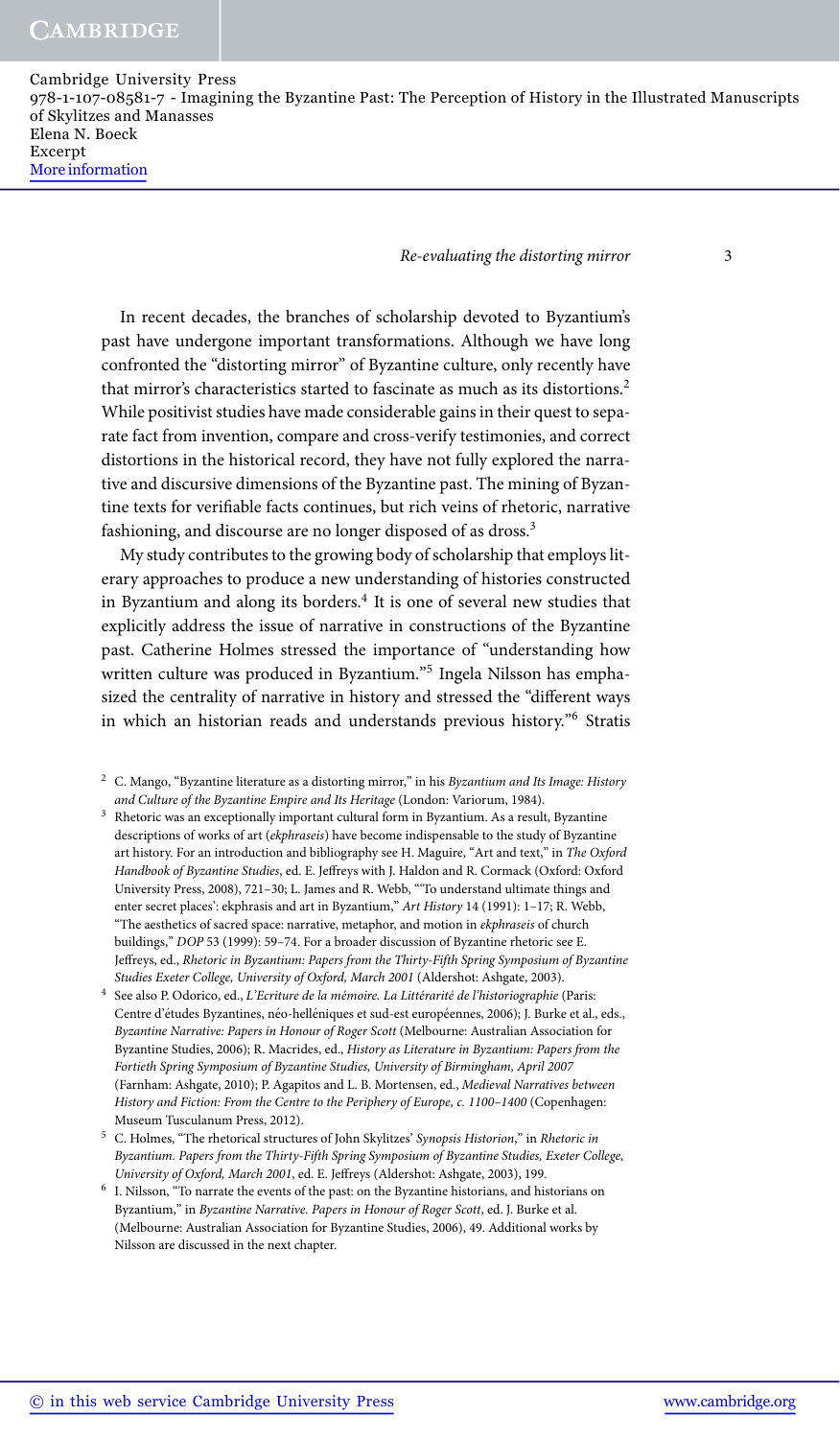#### 4 *Introduction*

Papaioannou explored the dynamic of "a culture's 'creation' of its past" through tropes, ideological preoccupations, and literary aesthetics.<sup>7</sup> At the same time, these questions are still emerging as a direction of inquiry, as noted by Ruth Macrides: "we have not yet been persuaded of the need to undertake literary analysis of the works that are the back bone and substance of our own narratives."<sup>8</sup>

Dialogue between authors and the audiences, intended or actual, represents an emerging area in the study of Byzantine historiography. In the early 1980s two prominent scholars could lament that "[t]he problem of the audience for Byzantine literary works has hardly been touched."9 In an essay published in 2010, Brian Croke summarized the state of this question: "In recent years increasing attention has been paid to the Byzantine author and the construction of the narrative, but the nature and role of the audience, at least for history writing, deserve closer scrutiny."<sup>10</sup> Although it can be remarkably difficult to recover audience reception, it is nonetheless productive to at least ponder why audiences valued history. In our case, why were two patrons outside of Byzantium predisposed to relish certain kinds of narratives about Byzantium? What meanings about Byzantium were they creating? Which meta-narrative modes made stories from the Byzantine past attractive to them?

Of particular importance for this study is Leslie Brubaker's book *Vision and Meaning in Ninth-Century Byzantium: Images as Exegesis in the Homilies of Gregory of Nazianzus*, which addressed patronage, message, and audience in a way that brought history, literature, and art history into dialogue. Devoted to a spectacular ninth-century luxury manuscript, celebrated for its aesthetic, visual, and narrative sophistication, Brubaker's monograph displays a nuanced and multi-faceted approach to its message. Her careful analysis of the relationship between text and images revealed a sophisticated and carefully planned production, in which images function as a parallel narrative to the text, serving to enhance its meaning. She writes: "the miniatures

<sup>7</sup> S. Papaioannou, "The aesthetics of history: from Theophanes to Eustathios," in *History as Literature in Byzantium: Papers from the Fortieth Spring Symposium of Byzantine Studies, University of Birmingham, April 2007*, ed. R. Macrides (Farnham: Ashgate, 2010), 4.

<sup>8</sup> R. Macrides, "Editor's preface," in *History as Literature in Byzantium: Papers from the Fortieth Spring Symposium of Byzantine Studies, University of Birmingham, April 2007*, ed. R. Macrides (Farnham: Ashgate, 2010), p. X.

<sup>9</sup> A. Kazhdan and G. Constable, *People and Power in Byzantium: An Introduction to Modern Byzantine Studies* (Washington, DC: Dumbarton Oaks, 1982), 102.

<sup>10</sup> B. Croke, "Uncovering Byzantium's historiographical audience," in *History as Literature in Byzantium: Papers from the Fortieth Spring Symposium of Byzantine Studies, University of Birmingham, April 2007*, ed. R. Macrides (Farnham: Ashgate, 2010), 27–8.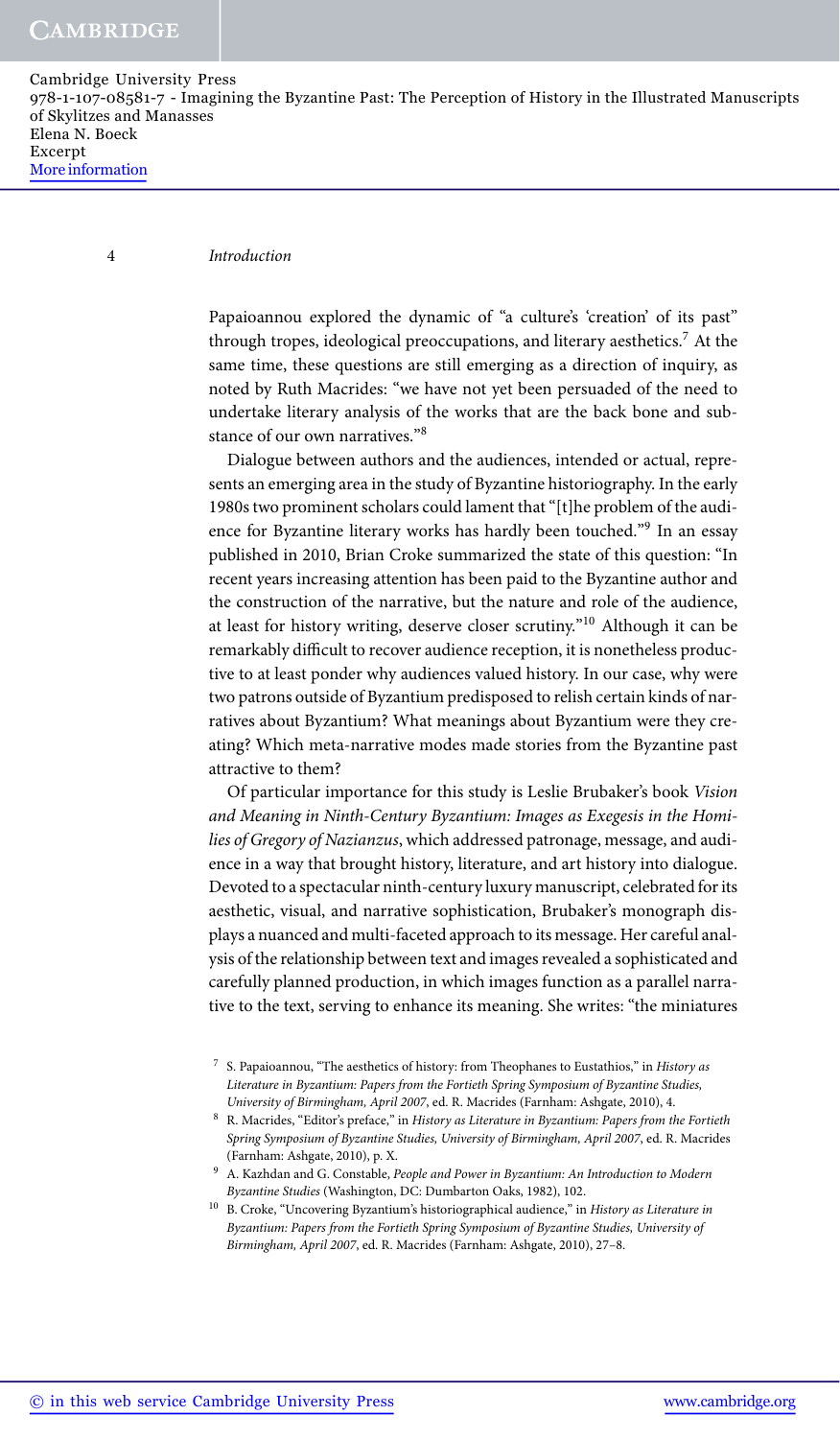*Valuing the medieval* 5

in Paris.gr.510 tell us one very important thing: not just that images can communicate differently from words, but that the people involved in the Paris Homilies knew and believed that images could and should do this."<sup>11</sup> By analyzing how themes were prioritized or added, compositions manipulated or juxtaposed, Brubaker identified subjects of particular concern to the patron, whom she identified as patriarch Photios. By decoding its message as "the balance of power between church and state," she proposed the Byzantine imperial family as the audience for the manuscript.<sup>12</sup>

Illuminated manuscripts can therefore be ideal vehicles for analyzing elite cultural and ideological constructions. Not only do they belong to the category of the most expensive (and therefore most prestigious and least numerous) commissions, but they also required extensive resources, cultural capital, complicated planning, and labor management between scribes and artists. The private, tactile possession of a unique object of intimate contemplation has a tremendous power to gratify a powerful collector and connoisseur. Luxurious formats reinforced their material value, while their narrative value could be individually crafted to address the concerns of a discerning or influential recipient. Thus they can serve as vehicles for innovative cultural production, intellectual engagement, and ideological sophistication.

# **Valuing the medieval**

Prior to the last decades of the twentieth century, scholars all too often devalued Byzantine culture in relation to its classical past. Since the Renaissance Byzantium's cultural production was often judged to be no more than a warped reflection of its more appreciated classical heritage. But this view does not properly reflect Byzantium's place in the imagination of medieval observers. The two manuscripts examined here demonstrate that Byzantium's own past was viewed as valuable in the eyes of powerful outsiders.

Cyril Mango, one of the most accomplished Byzantinists of the twentieth century, noted the formerly prevailing view that Byzantine cultural achievements "lay not in the creation of original works, but in the preservation of classical heritage."<sup>13</sup> This framework frequently dictated the

<sup>11</sup> L. Brubaker, *Vision and Meaning in Ninth-Century Byzantium: Image as Exegesis in the Homilies of Gregory of Nazianzus* (Cambridge: Cambridge University Press, 1999), 415–16.

<sup>12</sup> Brubaker, *Vision and Meaning*, 413.

<sup>13</sup> C. Mango, *Byzantium: The Empire of New Rome* (New York: Charles Scribner's Sons, 1980), 254.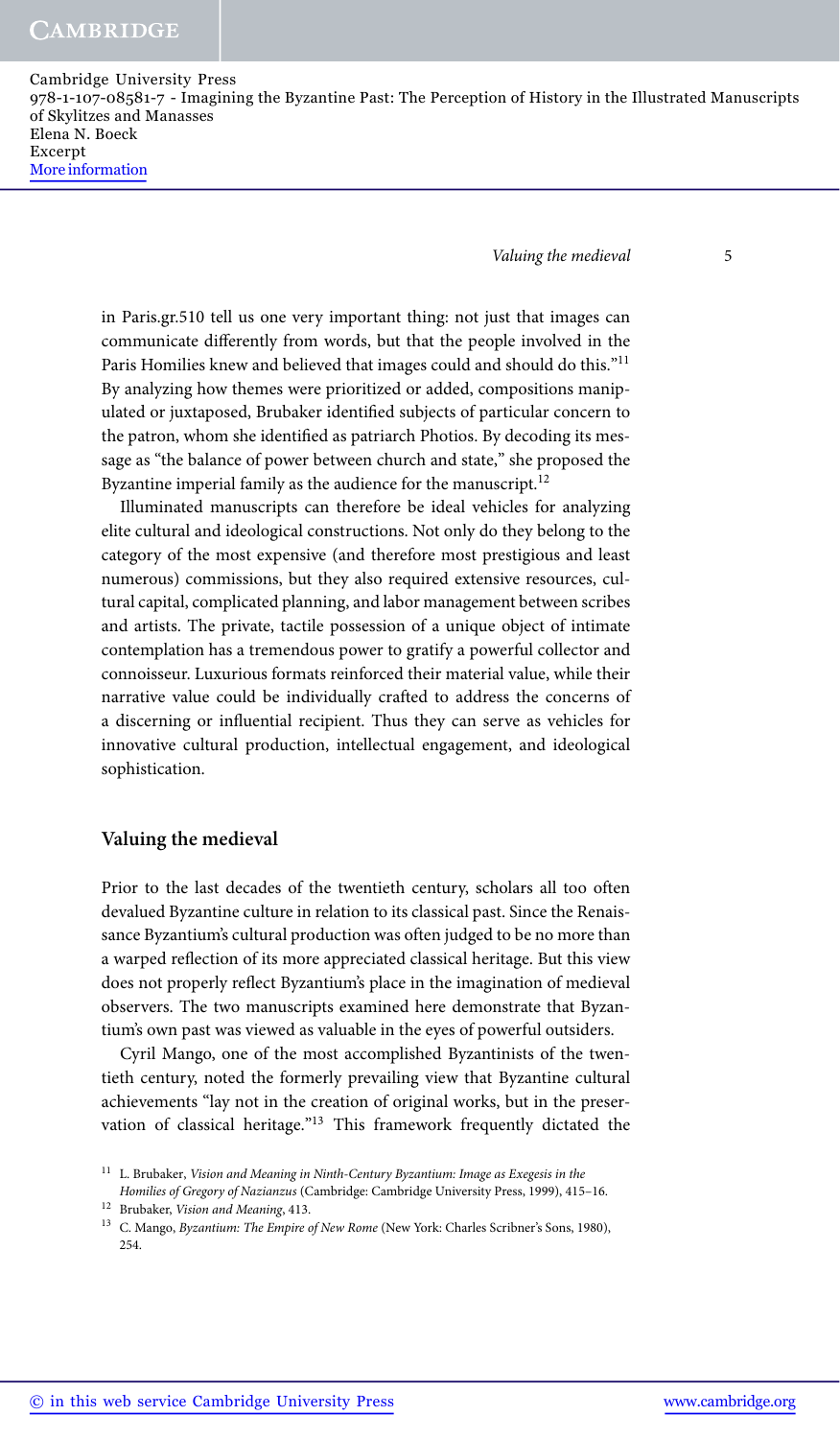#### 6 *Introduction*

kinds of questions that scholars asked of the evidence. Within a classicscentered approach it became imperative to ascertain how closely Byzantine authors adhered to or deviated from classical structure of history.<sup>14</sup> Prominent scholars once measured historians by how familiar they were with Herodotus and how closely they followed Thucydides or Polybius.<sup>15</sup> In recent decades, however, Byzantinists have explored the concept of originality in Byzantium and productively analyzed how the Byzantines perceived their own culture in their own terms.<sup>16</sup>

Byzantine art has been confined into a similar, subordinated framework in narratives of art history. In his essay "Living on the Byzantine borders of western art," Robert Nelson insightfully analyzed how since the emergence of art history as a discipline Byzantium has been marginalized. One prominent textbook in use in the late twentieth century still categorized Byzantine art as "unchanging for a thousand years, preserving the [Early Christian] forms of its origin, oblivious to and isolated from the new."<sup>17</sup> Mobilizing abundant examples from the German founders as well as more recent contributors to the canon, Nelson found a pervasive notion that Byzantine art is "ancient, not medieval and thus need not be taken seriously by students of Western medieval art."<sup>18</sup> Although such sentiments are no longer pervasive in the field at large, synthetic narratives of art history still impose artificial boundaries between the categories of "western medieval" and "Byzantine."<sup>19</sup>

In the field of manuscript studies the shadows of lost, but supposedly superior classical archetypes, still loom large. Recent scholarship dedicated to the two manuscripts still languishes in a series of methodological

<sup>&</sup>lt;sup>14</sup> For a good discussion see R. Scott, "The classical tradition in Byzantine historiography," in *Byzantium and the Classical Tradition*, ed. M. Mullett and R. Scott (Birmingham: Centre for Byzantine Studies, 1981), 61–74. For an excellent critique of this approach, see R. Macrides, "The historian in the history," in *ΦΙΛΕΛΛΗΝ: Studies in Honor of Robert Browning* (Venice: Instituto Ellenico, 1996), 205–24.

<sup>15</sup> See S. Runciman, "Historiography," in *Originality in Byzantine Literature, Art and Music*, ed. A. R. Littlewood (Oxford: Oxbow, 1995), 59.

<sup>16</sup> The bibliography on the topic is extensive. See H. Maguire, *Art and Eloquence in Byzantium* (Princeton, NJ: Princeton University Press, 1981); R. S. Nelson, "To say and to see: ekphrasis and vision in Byzantium," in *Visuality Before and Beyond the Renaissance. Seeing as Others Saw*, ed. R. S. Nelson (Cambridge: Cambridge University Press, 2000), 143–68; L. James, ed., *Art and Text in Byzantine Culture* (Cambridge: Cambridge University Press, 2007); A. R. Littlewood, ed., *Originality in Byzantine Literature, Art and Music* (Oxford: Oxbow, 1995).

<sup>17</sup> R. S. Nelson, "Living on the Byzantine borders of western art," *Gesta* 35 (1996): 6.

<sup>18</sup> Nelson, "Living on the Byzantine borders," 12.

<sup>19</sup> See H. Luttikhuizen and D. Verkerk, *Snyder's Medieval Art* (Upper Saddle River, NJ: Prentice Hall, 2006); M. Stokstad in collaboration with D. Cateforis, *Art History* (Upper Saddle River, NJ: Pearson Education, 2005).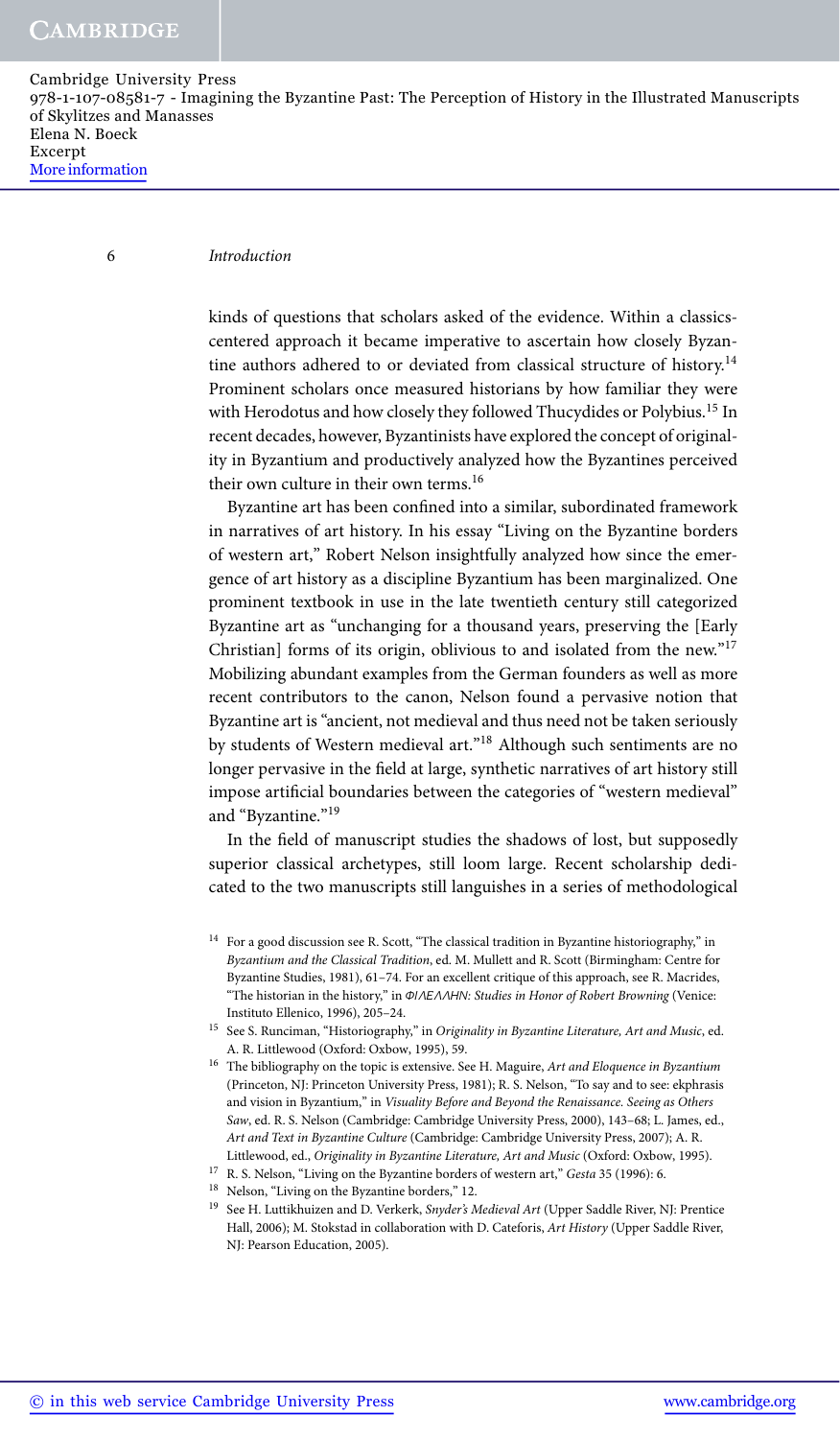*Valuing the medieval* 7

shackles imposed by the brilliant Princeton scholar Kurt Weitzmann, who contributed greatly to the field with his erudition, but constrained it by reducing medieval manuscript illustration to mechanical recycling of iconographic archetypes from late antiquity.<sup>20</sup> This approach devalued the messages of medieval visual narratives and downplayed the cultural context of their creation.

Over the course of the last few decades both Weitzmann's methodology and the philological approaches that underpinned it have been challenged. Contested in a prominent case study, $21$  it has been dismantled in book reviews and studies by one of the most prominent scholars in the field.<sup>22</sup> Even textual scholars can no longer unequivocally accept key concepts (a single archetype, clear stemmatic/genealogical relationships, proliferation of lost originals that can be reconstructed) derived from nineteenth-century philology.<sup>23</sup> In spite of this overwhelming critical onslaught, recent studies of the two manuscripts continue to axiomatically adhere to the Weitzmann method as if it had never been challenged.<sup>24</sup>

In contrast this study shifts the scholarly focus away from classical antecedents and reconstruction of hypothetical models. Instead it prioritizes medieval contexts and messages. Rather than revisit considerations of style, iconography, and ancestry of images that have dominated arthistorical discussions of this peculiar pair for decades, this book analyzes the strategies that shaped their visual narratives. It also engages with issues addressed in a range of major publications in the field of Byzantine art.<sup>25</sup>

- <sup>20</sup> K. Weitzmann, *Illustrations in Roll and Codex: A Study of the Origin and Method of Text Illustration* (Princeton, NJ: Princeton University Press, 1970).
- $21$  M.-L. Dolezal, "Manuscript studies in the twentieth century: Kurt Weitzmann reconsidered," *BMGS* 22 (1998): 216–63.
- $^{22}\,$  For bibliography, see J. Lowden, "The transmission of 'visual knowledge' in Byzantium through illuminated manuscripts: approaches and conjectures," in *Literacy, Education and Manuscript Transmission in Byzantium and Beyond*, ed. C. Holmes and J. Waring (Brill: Leiden, 2002), 59–80.
- <sup>23</sup> See R. Bendix, "Diverging paths in the scientific search for authenticity," in *Folklore: Critical Concepts in Literary and Cultural Studies*, vol. 1: *From Definition to Discipline*, ed. A. Dundes (London: Routledge, 2005), 290–318. See also D. C. Greetham, *Textual Scholarship: An Introduction* (New York: Garland, 1992).
- <sup>24</sup> See V. Tsamakda, *The Illustrated Chronicle of Ioannes Skylitzes in Madrid* (Leiden: Alexandros Press, 2002), 22, 31, 37, 39–40, 263, 265, 267–8; A. Dzhurova, "The illustrated Middle Bulgarian translation of the chronicle of Constantine Manasses from 1344–1345 (Vat. Slavo 2)," in *Synopsis chroniki: Codex Vaticano Slavo 2*, ed. A. Dzhurova and V. Velinova (Athens: Miletos, 2007), 242, 261.
- <sup>25</sup> For example, R. S. Nelson, *Later Byzantine Painting: Art, Agency, and Appreciation* (Aldershot: Ashgate Variorum, 2007); G. Dagron, *Emperor and Priest: The Imperial Office in Byzantium*, tr. J. Birrell (Cambridge: Cambridge University Press, 2003); L. Brubaker and J. Haldon, *Byzantium in the Iconoclast Era, c. 680–850: A History* (Cambridge: Cambridge University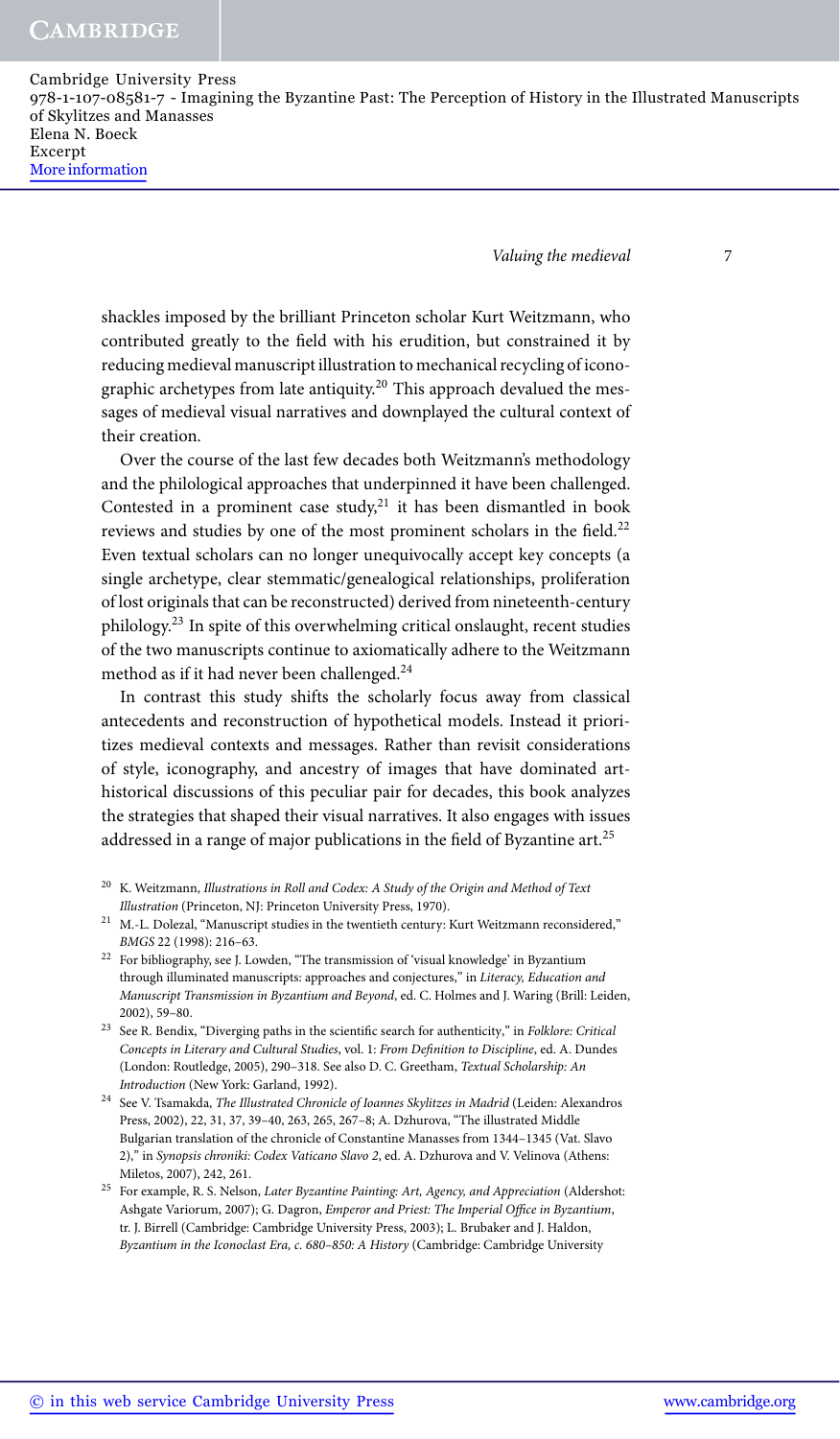8 *Introduction*

## **The politics of narration**

For eleventh-century Byzantine historian John Skylitzes the existence of multiple competing historical narratives was both a source of anxiety and the justification for constructing his own "true" narrative. He writes:

> For in composing a rambling account of his own times (and a little before) as though he was writing history, one of them writes a favourable account, another a critical one, while a third writes whatever he pleases and a fourth sets down what he is ordered to write. Each composes his own "history" and they differ so much from each other in describing the same events that they plunge their audience into dizziness and confusion.<sup>26</sup>

These verbalized fears testify to unverbalized anxieties that still resonate today in debates about authority in a world of competing narrative constructions of the past.

Rather than view competing narratives as obstacles that function as barriers between audiences and the past as it actually happened, we can productively explore how vanished realities were narratively reconfigured and politically contested. The kinds of contradictions that vexed Skylitzes draw our attention to political aspects of memory. Narration is never neutral and selection is always a political process. In analyzing the politics of visualization in the two manuscripts, I employ Hayden White's approach to narrative: "the narrative is not merely a neutral discursive form that may or may not be used to represent real events in their aspect as developmental processes but rather entails ontological and epistemic choices with distinct ideological and even specifically political implications."<sup>27</sup>

Over the last four decades the narrative turn in history has produced a new appreciation of the roles of representation, authority, and narration. Every act of history writing involves a "situation of contestation" in which previous authorities or false accounts are rhetorically contested.<sup>28</sup> An innovative book by Ann Rigney analyzed the rhetoric of historical representation

Press, 2011); E. Dauterman Maguire and H. Maguire, *Other Icons: Art and Power in Byzantine Secular Culture* (Princeton, NJ: Princeton University Press, 2007); James, ed., *Art and Text;* J. Lowden*, Illuminated Prophet Books: A Study of Byzantine Manuscripts of the Major and Minor Prophets* (University Park: Pennsylvania State University Press, 1988).

<sup>26</sup> J. Scylitzes, *A Synopsis of Histories (811–1057)*, tr. J. Wortley (Cambridge: Cambridge University Press, 2010), 2.

<sup>27</sup> H. White, *The Content of Form: Narrative Discourse and Historical Representation* (Baltimore, MD: Johns Hopkins University Press, 1987), ix.

<sup>28</sup> A. Rigney, *The Rhetoric of Historical Representation: Three Narrative Histories of the French Revolution* (Cambridge: Cambridge University Press, 1990), 48.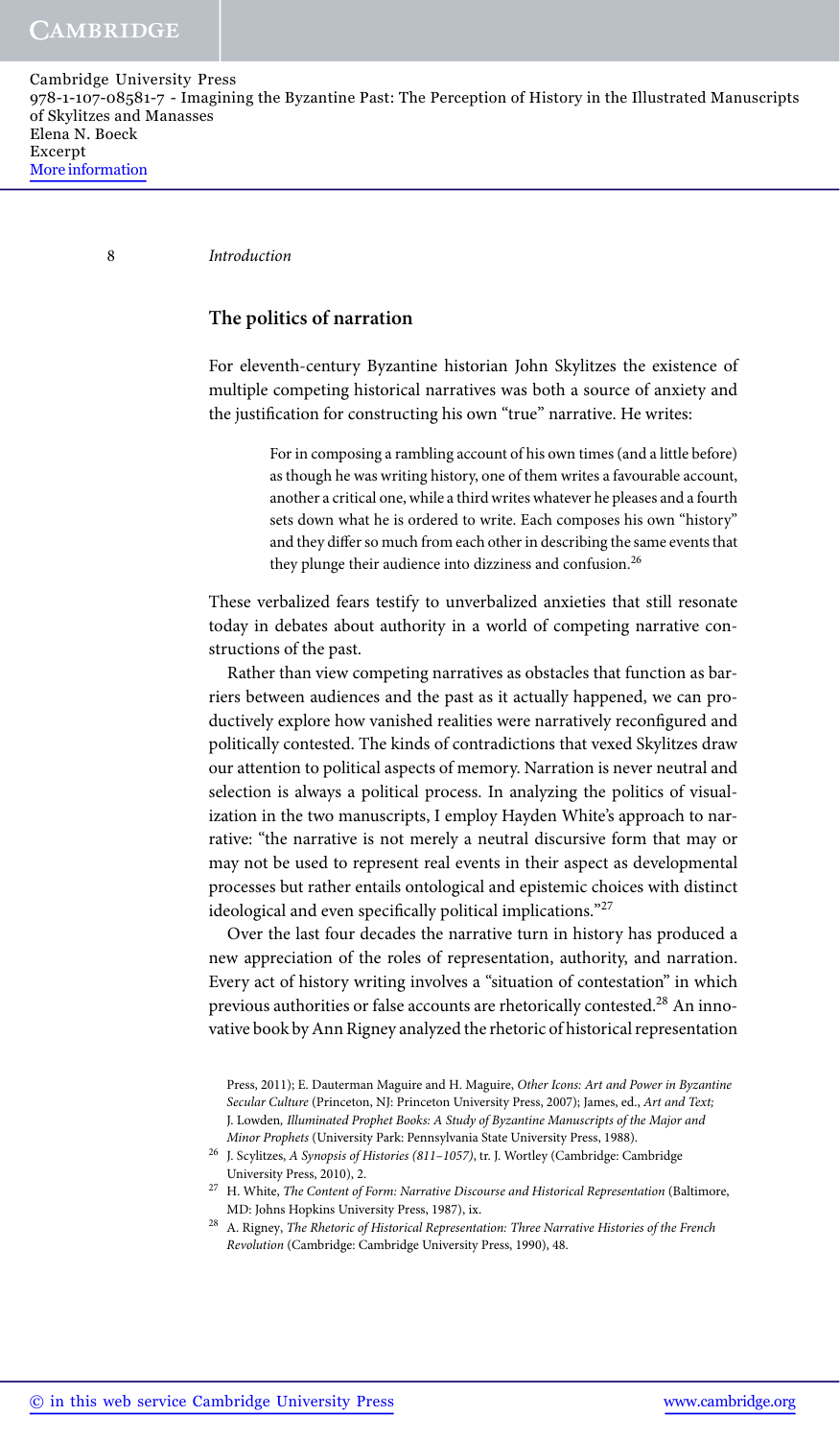*The politics of narration* 9

and the strategies that are used to construct meaning and valorize collective subjects (positive/negative, hero/villain, prominent role/background role) in the unfolding of narratives.<sup>29</sup> The designers of the two manuscripts analyzed here appeared to have shared the malleable approach to history that one modern theorist attributes to the constructionist historians of the late twentieth century. Constructionists "view their own self-consciously made story space for what it is – an invention, a tool for doing things with the past that impacts back upon how we think about it and what we want out of it."<sup>30</sup>

In art history the politics of visualization are no less acute. Gordon Fyfe and John Law have argued:

> A depiction is never just an illustration. It is the material representation, the apparently stabilized product of a process of work. ...To understand a visualisation is thus to inquire into its provenance and into the social work that it does. It is to note its principles of exclusion and inclusion, to detect the roles that it makes available, to understand the way in which they are distributed, and to decode the hierarchies and differences that it naturalises.<sup>31</sup>

This approach calls for systematic comparison and rigorous analysis before interpretation of any image can begin.

Comparative analysis shapes every facet of this study. By comparing texts to images and bringing the two manuscripts into productive dialogue, it becomes possible to measure the malleability of history and the variability of the concept "Byzantium." Beyond their superficial similarities in style and certain iconographies, the two manuscripts share no common vision of Byzantium's value. Their visual strategies for taking and remaking Byzantine history will become apparent as we analyze how they assign different meanings to the same historical episodes and draw diverging moral messages from similar events. Although in Akropolites' view these visual histories might be considered counterfeit productions that do injustice to the "true" history of Byzantium, they reveal important insights into the "genuine" specie. Roger II's counterfeit Byzantium countered key aspects of how Byzantines discursively constructed the legitimacy of their rulers. Ivan Alexander constructed a counterfactual Byzantine historical process that culminated in Bulgaria's ascendancy to its rightful place as the eternal empire. The case studies presented in Chapters 5–7 demonstrate that both

<sup>29</sup> Rigney, *The Rhetoric of Historical Representation*, passim.

<sup>30</sup> A. Munslow, *Narrative and History* (New York: Palgrave Macmillan, 2007), 19.

<sup>31</sup> G. Fyfe and J. Law, "Introduction: on the invisibility of the visual," in *Picturing Power: Visual Depiction and Social Relations*, ed. G. Fyfe and J. Law (London: Routledge, 1988), 1.